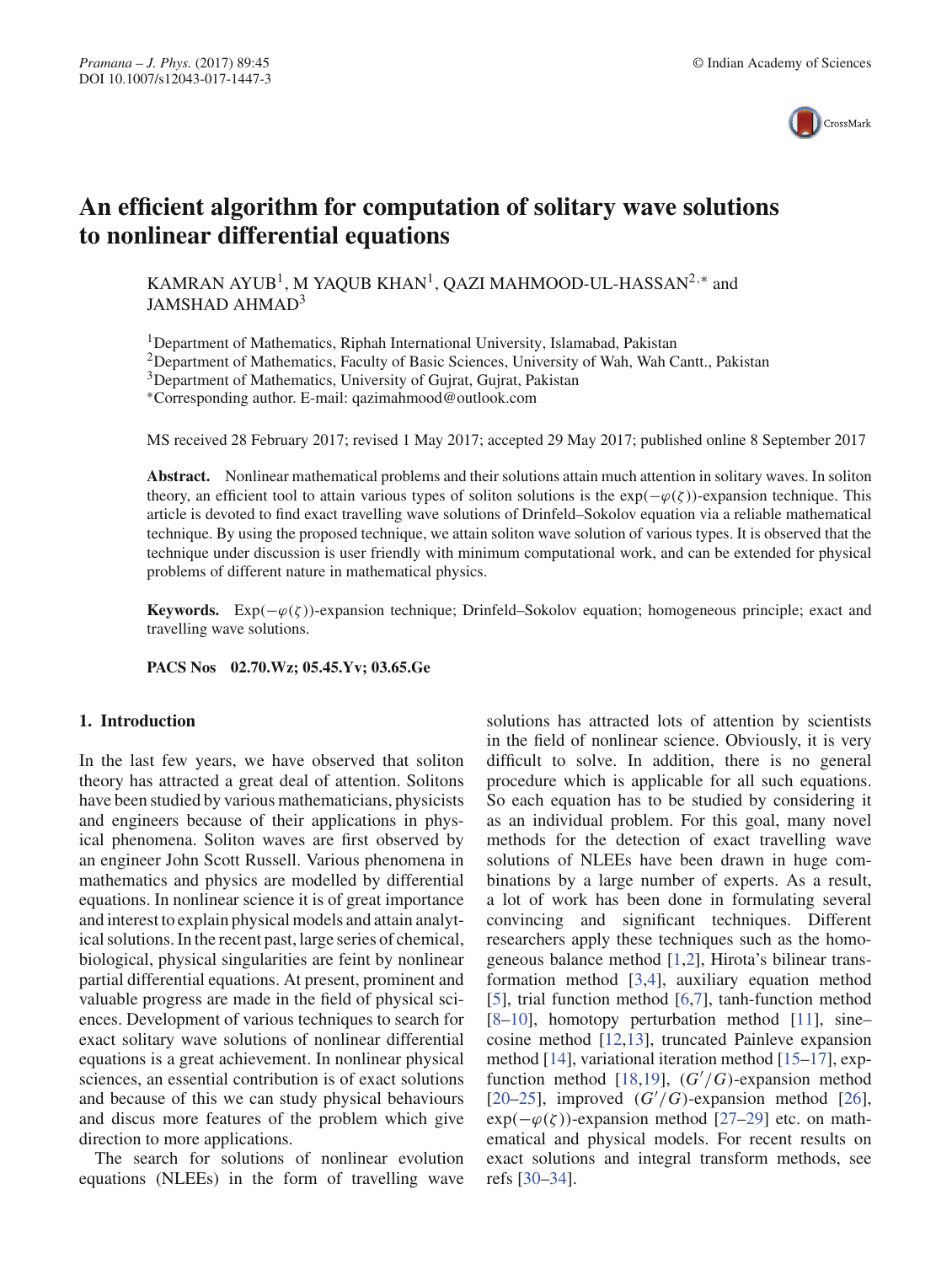It is very interesting to find soliton-like solutions of nonlinear Drinfeld–Sokolov equation, by applying a novel technique. The applications of nonlinear equation under study are very vast in different areas of physical sciences and engineering. Additionally, such types of equations are found in different physical phenomena related to fluid mechanics, astrophysics, solidstate physics, chemical kinematics, ion-acoustic waves in plasma, control and optimization theory, nonlinear optics etc.

In this work, our elementary incentive is the application of the much reliable and effective technique known in literature as  $exp(-\varphi(\zeta))$ -expansion method to attain soliton-like solutions of nonlinear Drinfeld–Sokolov equation. The soliton solution method under study is quite compatible and user friendly for such nonlinear problems. The obtained results are very encouraging. The procedure of this technique is quite simple, explicit, and can easily be extended to all types of NLEEs. The straightforward emphasis of our technique is that the obtained solutions of partial differential equation are expressed in the form of polynomial in  $exp(-\varphi(\zeta))$ , where  $(\varphi(\zeta))$  must satisfy the ordinary differential equation:

$$
\varphi'(\zeta) = \exp(-\varphi(\zeta)) + \mu \exp(\varphi(\zeta)) + \lambda, \tag{1.1}
$$

where  $\zeta = x + y + z - \omega t$ .

The degree of the polynomial is found by the homogeneous principle. By balancing the highest-order derivative with nonlinear term we attain a set of algebraic equations. These algebraic equations are solved to obtain coefficients of the polynomial. This article is divided into different sections. In the next section, we give the analysis of the method used to attain soliton wave solutions. Section 3 is devoted to the application of  $exp(-\varphi(\zeta))$ -expansion technique. Results and discussion are given in §4 and §5 draws some conclusions.

## **2. Analysis of the technique**

Nonlinear partial differential equation in general form is

$$
P(\eta, \eta_x, \eta_y, \eta_z, \eta_{xx}, \eta_{xy}, \eta_{xz}, \ldots) = 0.
$$
 (2.1)

In the above,  $\eta(x, y, z, t)$  is the unknown function, *P* is the polynomial in  $\eta(x, y, z, t)$  and different derivatives of  $\eta(x, y, z, t)$  involving nonlinear terms and highest-order differential. We want to attain soliton wave solutions of the given differential equation by  $exp(-\varphi(\zeta))$ -expansion technique. For this, we follow steps given below in detail:

*Step* 1: Assume the transformation:

$$
\eta(x, y, z, t) = \eta(\zeta), \quad \zeta = x + y + z - \omega t. \tag{2.2}
$$

Here  $\omega$  represents the wave speed. Using eq. (2.2) in (2.1) we obtained an ordinary differential equation.

$$
Q(\eta, \eta', \eta'', \eta''', \ldots) = 0. \tag{2.3}
$$

In (2.3) derivative with respect to  $\zeta$  is symbolized by prime. We integrate the above equation one or more than one times depending on the situation, and ignore constant of integration.

*Step* 2: Assume that the solution of eq. (2.3) is articulated in the form of polynomial in  $exp(-\varphi(\zeta))$  as

$$
\eta(\zeta) = \alpha_n(\exp(-\zeta))^n + \alpha_{n-1}(\exp(-\zeta))^{n-1} + \cdots
$$
\n(2.4)

In the above equation  $\alpha_n$ ,  $\alpha_{n-1}$  are the constants which are to be calculated in such a way that  $\alpha_n \neq 0$ and  $\varphi(\zeta)$  satisfies (1.1).

*Step* 3: To obtain the value of integer *n* we apply the homogeneous principle. By balancing the highest-order linear and the highest-order nonlinear term involved in (2.3), we calculate the value of *n*. The solution depends on different parameters involved in eq. (1.1).

Case 1: 
$$
\lambda^2 - 4\mu > 0
$$
 and  $\mu \neq 0$ ,  
\n
$$
\varphi(\zeta) = \ln \left\{ \frac{1}{2\mu} \left( -\sqrt{\lambda^2 - 4\mu} \times \tanh \left( \frac{\sqrt{\lambda^2 - 4\mu}}{2} \left( \zeta + c_1 \right) \right) - \lambda \right) \right\}, \quad (2.5)
$$

where  $c_1$  is a constant of integration.

*Case* 2:  $\lambda^2 - 4\mu < 0$  and  $\mu \neq 0$ ,

$$
\varphi(\zeta) = \ln \left\{ \frac{1}{2\mu} \left( -\lambda + \sqrt{4\mu - \lambda^2} \right) \times \left( \frac{\sqrt{4\mu - \lambda^2}}{2} (\zeta + c_1) \right) \right\}.
$$
 (2.6)

*Case* 3:  $\lambda \neq 0$  and  $\mu = 0$ ,

$$
\varphi(\zeta) = -\ln\left\{\frac{\lambda}{\exp(\lambda(\zeta + c_1)) - 1}\right\}.
$$
\n(2.7)

*Case* 4:  $\lambda^2 - 4\mu = 0$  and  $\mu \neq 0$ ,  $\lambda \neq 0$ ,

$$
\varphi(\zeta) = \ln \left\{ \frac{2(\lambda(\zeta + c_1)) + 2}{\lambda^2(\zeta + c_1)} \right\}.
$$
\n(2.8)

*Case* 5:  $\lambda = 0$  and  $\mu = 0$ ,

$$
\varphi(\zeta) = \ln(\zeta + c_1). \tag{2.9}
$$

*Step* 4: By inserting  $(2.4)$  into  $(2.3)$  and then using  $(1.1)$ , we convert the left-hand side in the form of a polynomial in  $exp(-\varphi(\zeta))$ . We equate each coefficient of this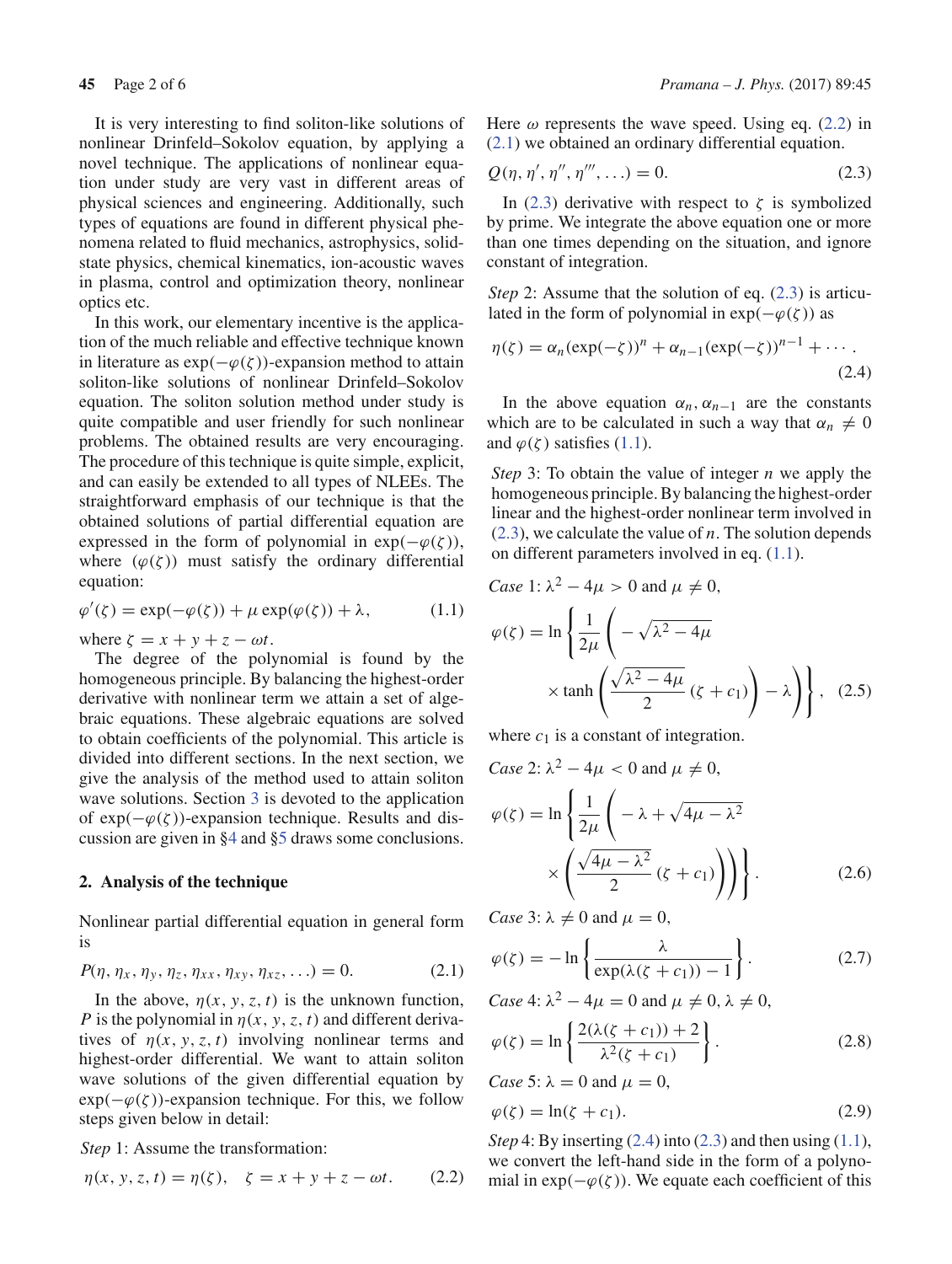polynomial to zero, and get a set of algebraic equations for  $\alpha_n, \ldots, \omega$ ,  $\lambda$  and  $\mu$ .

*Step* 5: In this step by using Maple 13 the algebraic equations are solved. We attain the values for the constants  $\alpha_n, \ldots, \omega, \lambda$  and  $\mu$ .

Substituting the values of constants, the solution of  $(1.1)$  into  $(2.4)$ , we obtain some useful travelling wave solutions of  $(2.1)$ .

# **3. Solution procedure**

In this section, we apply  $exp(-\varphi(\zeta))$ -expansion technique to construct solitary wave solution of nonlinear Drinfeld–Sokolov equation. The obtained results are very efficient and encouraging.

Let us assume the nonlinear Drinfeld–Sokolov equation

$$
\eta_t + (v^2)_x = 0,\t\t(3.1)
$$

$$
v_t - av_{xxx} + 3b\eta_x v + 3k\eta v_x = 0. \tag{3.2}
$$

Invoking:

$$
\zeta = x - \omega t, -\omega \eta' + (v^2)' = 0,
$$
 (3.3)

$$
-\omega v' - av''' + 3b\eta' v + 3k\eta v' = 0.
$$
 (3.4)

Integrating eq. (3.3) and neglecting constant of integration, we obtain

$$
\omega \eta = v^2. \tag{3.5}
$$

Using eq.  $(3.5)$  in  $(3.4)$  and then integrating once, we get

$$
\omega^2 v(\zeta) - (2b + k)v^3(\zeta) + a\omega v'' = 0.
$$
 (3.6)

Using the homogeneous principle,

$$
3M = M + 2,
$$
  
 
$$
M = 1.
$$
  
 Equation (2.4) reduces to

$$
\eta(\zeta) = \alpha_0 + \alpha_1 e^{-\varphi(\zeta)}.
$$
\n(3.7)

Here in eq. (3.7)  $\alpha_0$  and  $\alpha_1$  are the constants which are to be calculated.

We insert  $(3.7)$  into  $(3.6)$  and gather all those terms which have the like power of  $e^{-\overline{\varphi}(\zeta)}$ . As a result, lefthand side is converted into the form of polynomial. By equating all coefficients of this polynomial to zero, we attain algebraic equations for  $\alpha_0$ ,  $\alpha_1$ ,  $\lambda$ ,  $\eta$  and  $\omega$  given below:

$$
\omega^2 \alpha_1 + 2a\omega \alpha_1 \mu + a\omega \alpha_1 \lambda^2
$$
  
-  $6b\alpha_0^2 \alpha_1 - 3k\alpha_0^2 \alpha_1 = 0,$  (3.8)

$$
3a\omega\alpha_1\lambda - 6b\alpha_1^2\alpha_0 - 3k\alpha_1^2\alpha_0 = 0, \qquad (3.9)
$$

$$
2a\omega\alpha_1 - 2b\alpha_1^3 - k\alpha_1^3 = 0,
$$
\n(3.10)

$$
\omega^2 \alpha_0 + a \omega \alpha_1 \mu \lambda - 2b \alpha_0^3 - k \alpha_0^3 = 0. \tag{3.11}
$$

Solving the set of simultaneous algebraic equations with the help of Maple 13, we obtain the following solution set:

$$
\omega = -\frac{1}{2}a(4\mu - \lambda^2),
$$
  
\n
$$
\alpha_0 = \frac{1}{2} \frac{\sqrt{-(2b+k)(4\mu - \lambda^2)}a\lambda}{2b+k},
$$
  
\n
$$
\alpha_1 = \frac{\sqrt{-(2b+k)(4\mu - \lambda^2)}a}{2b+k},
$$
\n(3.12)

where  $\lambda$  and  $\mu$  are arbitrary constants. By using  $(3.12)$  in  $(3.7)$ , we obtain

$$
\eta(\zeta) = \alpha_0 + 2e^{-\varphi(\zeta)},\tag{3.13}
$$

where

$$
\zeta = x + y - Vt.
$$

Substituting the solutions of  $(1.1)$  in  $(3.13)$ , we get five cases of travelling wave solutions for the Drinfeld– Sokolov equation.

*Case* 1: When  $\lambda^2 - 4\mu > 0$  and  $\mu \neq 0$ , we obtain the hyperbolic function travelling wave solution

$$
\eta_1 = \frac{a}{4b + 2k} \left( \lambda + \frac{4\mu}{-\sqrt{\lambda^2 - 4\mu} \tanh(\frac{1}{2}\sqrt{\lambda^2 - 4\mu}(\zeta t + c_1)) - \lambda} \right)^2,
$$
\n(3.14)

$$
v_1 = \frac{a\sqrt{-(2b+k)(4\mu - \lambda^2)}}{4b+2k} \left(\lambda + \frac{4\mu}{-\sqrt{\lambda^2 - 4\mu}\tanh(\frac{1}{2}\sqrt{\lambda^2 - 4\mu}(\zeta t + c_1)) - \lambda}\right).
$$
 (3.15)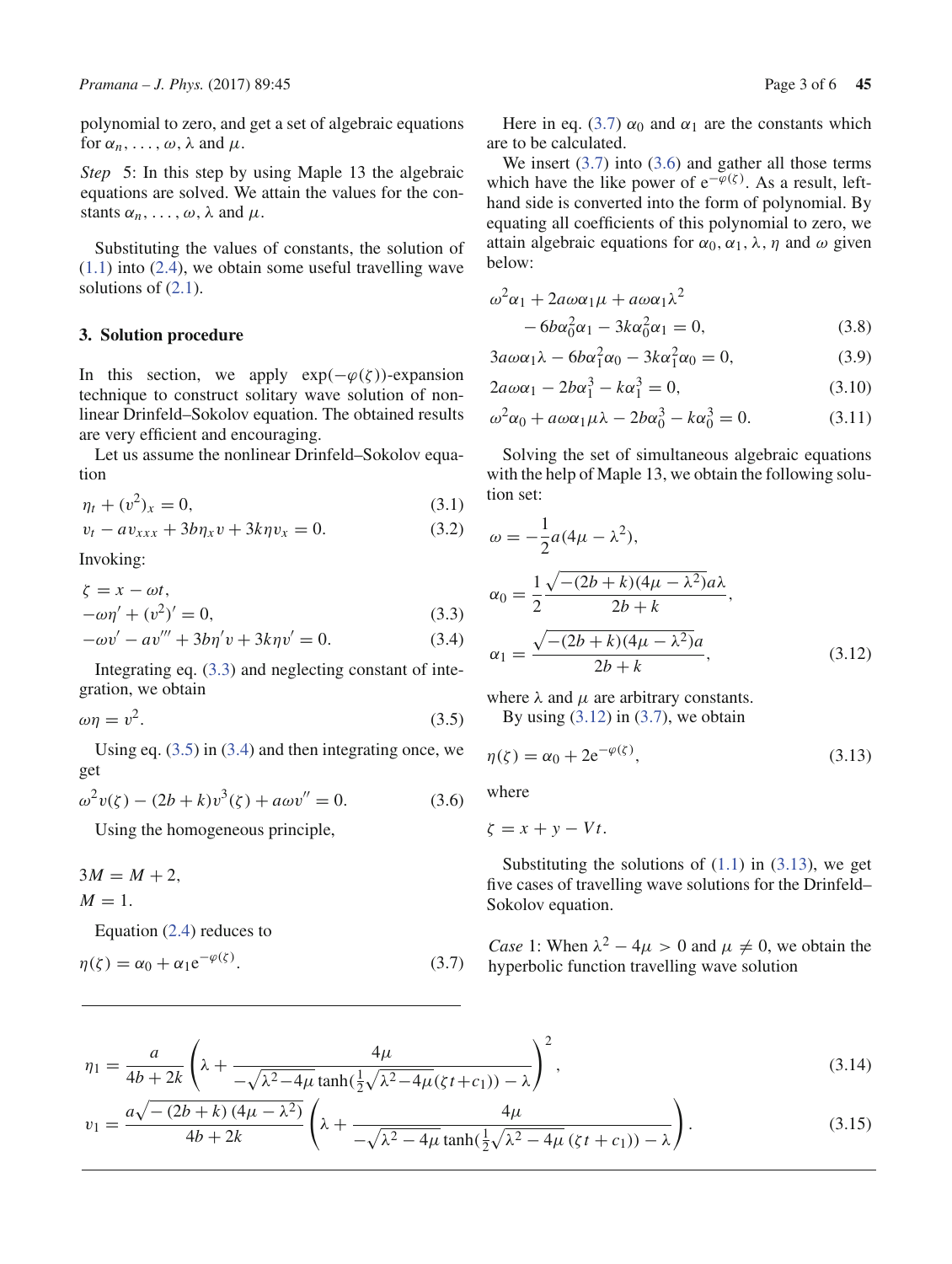

Figure 1. Hyperbolic, trigonometric function travelling wave solution and exponential solution respectively when  $\lambda = -1, \mu = -1, c_1 = 1, a = 1, b = 1, k = 1.$ 



**Figure 2.** Exponential function travelling wave solution when  $\lambda = -1$ ,  $\mu = -1$ ,  $c_1 = 1$ ,  $a = 1$ ,  $b = 1$ ,  $k = 1$ .

*Case* 2: When  $\lambda^2 - 4\mu < 0$  and  $\mu \neq 0$ , we obtain the trigonometric solution

*Case* 5: When  $\mu = 0$  and  $\lambda = 0$ , we obtain the rational function solution

$$
\eta_2 = \frac{a}{4b + 2k} \left( \lambda + \frac{4\mu}{-\lambda + \sqrt{4\mu - \lambda^2} \tanh(\frac{1}{2}\sqrt{4\mu - \lambda^2}(\zeta t + c_1)) - \lambda} \right)^2, \tag{3.16}
$$

$$
v_2 = \frac{a\sqrt{-(2b+k)(4\mu - \lambda^2)}}{4b+2k} \left(\lambda + \frac{4\mu}{-\lambda + \sqrt{4\mu - \lambda^2} \tanh(\frac{1}{2}\sqrt{4\mu - \lambda^2}(\zeta t + c_1)) - \lambda}\right). \tag{3.17}
$$

*Case* 3: When  $\mu = 0$  and  $\lambda \neq 0$ , we obtain the exponential solution

$$
\eta_3 = \frac{a}{4b + 2k} \left( \lambda + \frac{2\mu}{e^{\lambda} (\zeta t + c_1) - 1} \right)^2, \quad (3.18)
$$

$$
v_3 = \frac{a\sqrt{(2b+k)\lambda^2}}{4b+2k} \left(\lambda + \frac{2\mu}{e^{\lambda}(\zeta t + c_1) - 1}\right).
$$
\n(3.19)

*Case* 4: When  $\lambda^2 - 4\mu = 0$ ,  $\mu = 0$  and  $\lambda \neq 0$ , we obtain the rational function solution

$$
\eta_4 = \frac{a\lambda^2}{\left(b + \frac{k}{2}\right)\left(\lambda(\zeta t + c_1) + 2\right)^2},\tag{3.20}
$$

$$
v_4 = \frac{a\lambda^2\sqrt{-(2b+k)(4\mu-\lambda^2)}}{(b+\frac{k}{2})(\lambda(\zeta t + c_1) + 2)^2}.
$$
 (3.21)

$$
\eta_5 = \frac{2a}{\left(\zeta + c_1\right)^2 (2b + k)},\tag{3.22}
$$

$$
v_5 = 0,\t(3.23)
$$

where

$$
\zeta = x - \left(-\frac{1}{2}a(4\mu - \lambda^2)\right).
$$

### **4. Results and discussion**

From the above figures, we note that soliton is a wave which preserve its shape after it collides with another wave of the same kind. By solving Drinfeld–Sokolov equation, we attain the desired soliton wave solutions. The solitary wave moves towards right if the velocity is positive or towards left if the velocity is negative and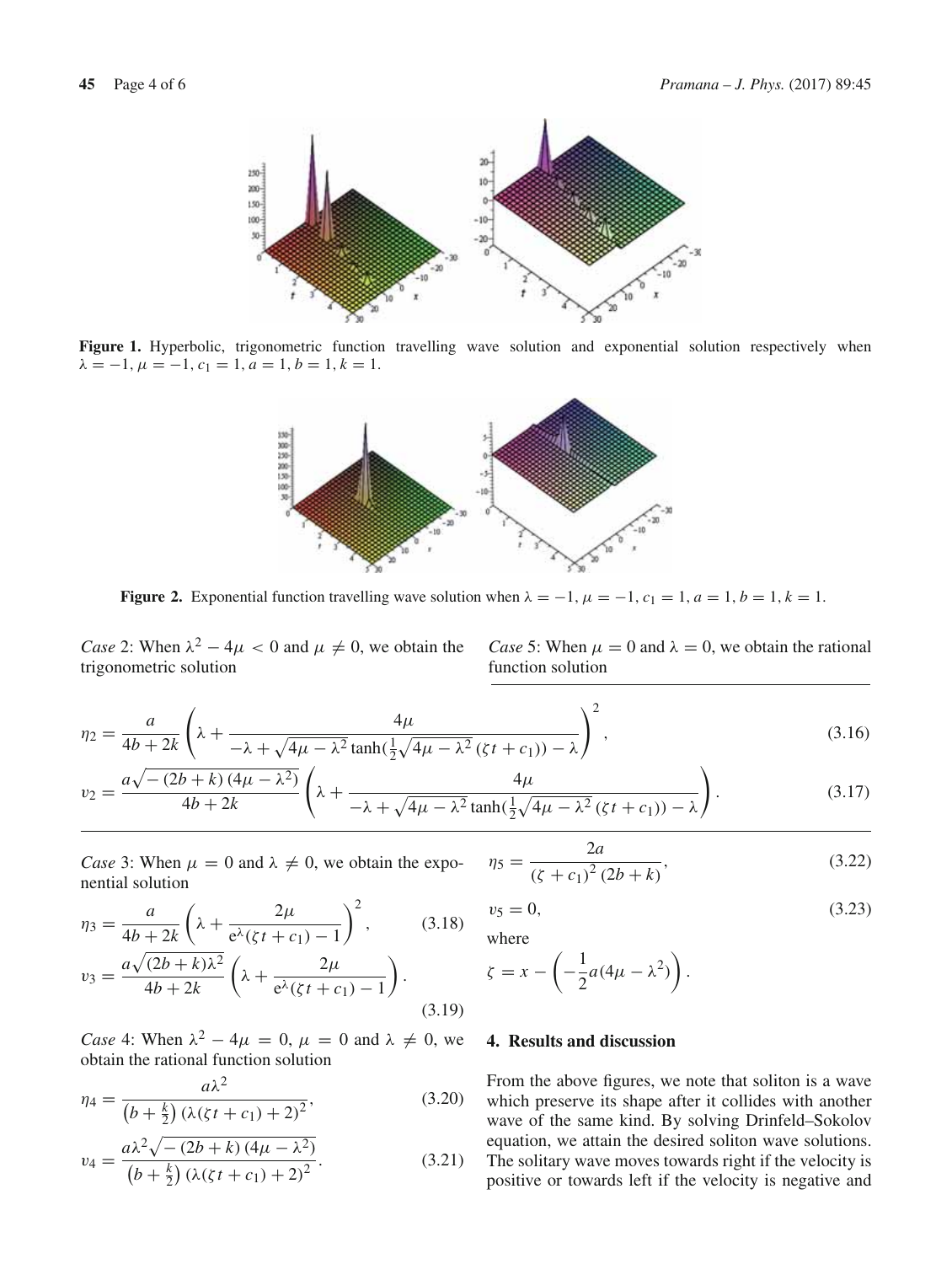

**Figure 3.** Rational function travelling wave solution when  $\lambda = -1$ ,  $\mu = -1$ ,  $c_1 = 1$ ,  $a = 1$ ,  $b = 1$ ,  $k = 1$ .

the amplitudes and velocities are controlled by various parameters. Solitary waves show more complicated behaviours which are controlled by various parameters. Figure 1 represents the trigonometric, hyperbolic function travelling wave solution and exponential solution respectively when  $\lambda = -1, \mu = -1, c_1 =$  $1, a = 1, b = 1, k = 1$ . The exponential function travelling wave solutions are shown in figure 2 when  $\lambda = -1, \mu = -1, c_1 = 1, a = 1, b = 1, k = 1.$ We also obtain rational function travelling wave solutions of nonlinear Drinfeld–Sokolov equation in figure 3 when  $\lambda = -1, \mu = -1, c_1 = 1, a = 1, b =$  $1, k = 1$ . Since the solutions depend on arbitrary functions, we choose different parameters as inputs to our simulations.

#### **5. Conclusion**

In this paper, our main focus is to find, test and analyse the novel soliton wave solutions and physical properties of nonlinear partial differential equation. For this, Drinfeld–Sokolov equation is considered and we applied  $exp(-\varphi(\zeta))$ -expansion method. We attained desired solutions through rational, trigonometric, exponential, and hyperbolic functions. The accuracy of the attained results is guaranteed by backward substitution into the original equation with Maple 13. The scheming procedure of this method is simple, straight and productive. We observed that the technique under study is more reliable and has minimum computational task, and so widely applicable. We can say that this method is quite competent for evaluating exact solution of NLEEs. Results obtained by this method are very encouraging and reliable for solving any other type of NLEEs. The graphical representations clearly indicate solitary solutions.

## **References**

[1] M Wang, *Phys. Lett. A* **199**, 165 (1995)

- [2] E M E Zayed, H A Zedan and K A Gepreel, *Chaos, Solitons and Fractals* **22**, 285 (2004)
- [3] R Hirota, *J. Math. Phys*. **14**, 805 (1973)
- [4] R Hirota and J Satsuma, *Phys. Lett. A* **85**, 407 (1981)
- [5] Sirendaoreji, *Chaos, Solitons and Fractals***19**, 147 (2004)
- [6] M Inc and D J Evans, *Int. J. Comput. Math*. **81**, 191 (2004)
- [7] A T Ali, *J. Comput. Appl. Math.* **235**, 4117 (2011)
- [8] M A Abdou, *Appl. Math. Comput*. **190**, 988 (2007)
- [9] E G Fan, *Phys. Lett. A* **277**, 212 (2000)
- [10] W Malfliet, *Am. J. Phys*. **60**, 650 (1992)
- [11] S T Mohyud-Din, A Yildirim and S Sariaydin, *Int. J. Numer. Method H* **21**, 822 (2011)
- [12] A M Wazwaz, *Math. Comp. Model*. **40**, 499 (2004)
- [13] S Bibi and S T Mohyud-Din, *J. Assoc. Arab Univ. Basic Appl. Sci.* **15**, 90 (2014)
- [14] J Weiss, M Tabor and G Carnevale, *J. Math. Phys.* **24**, 522 (1983)
- [15] J H He, *Commun. Nonlin. Sci. Numer. Simulat*. **2**, 235 (1997)
- [16] M A Abdou and A A Soliman, *Physica D: Nonlinear Phenomena* **211**, 1 (2005)
- [17] S Abbasbandy, *Int. J. Numer. Methods in Engg*. **70**, 876 (2007)
- [18] J H He and X H Wu, *Chaos, Solitons and Fractals* **30**, 700 (2006)
- [19] M A Akbar and N H M Ali, *World Appl. Sci. J.* **17**, 1603 (2012)
- [20] M Wang, X Li and J Zhang, *Phys. Lett. A* **372**, 417 (2008)
- [21] M A Akbar, N H M Ali and E M E Zayed, *Comm. Theor. Phys.* **57**, 173 (2012)
- [22] M A Akbar, N H M Ali and S T Mohyud-Din, *World Appl. Sci. J*. **16**, 1551 (2012)
- [23] E M E Zayed, *J. Appl. Math. Informat*. **28**, 383 (2010)
- [24] M A Akbar and N H M Ali, *Int. J. Phys. Sci*. **6**, 7910 (2011)
- [25] A R Shehata, *Appl. Math.Comput.* **217**, 1 (2010)
- [26] J Zhang, F Jiang and X Zhao, *Int. J. Comput. Math.* **87**, 1716 (2010)
- [27] K Khan and M A Akbar, *World Appl. Sci. J.* **24**, 1373 (2013)
- [28] W Liping, C Senfa and P Chunping, *Appl. Math. Model*. **33**, 4126 (2009)
- [29] F Zhang, J M Qi and W J Yuan, *J. Appl. Math*. **2013**, 523732 (2013)